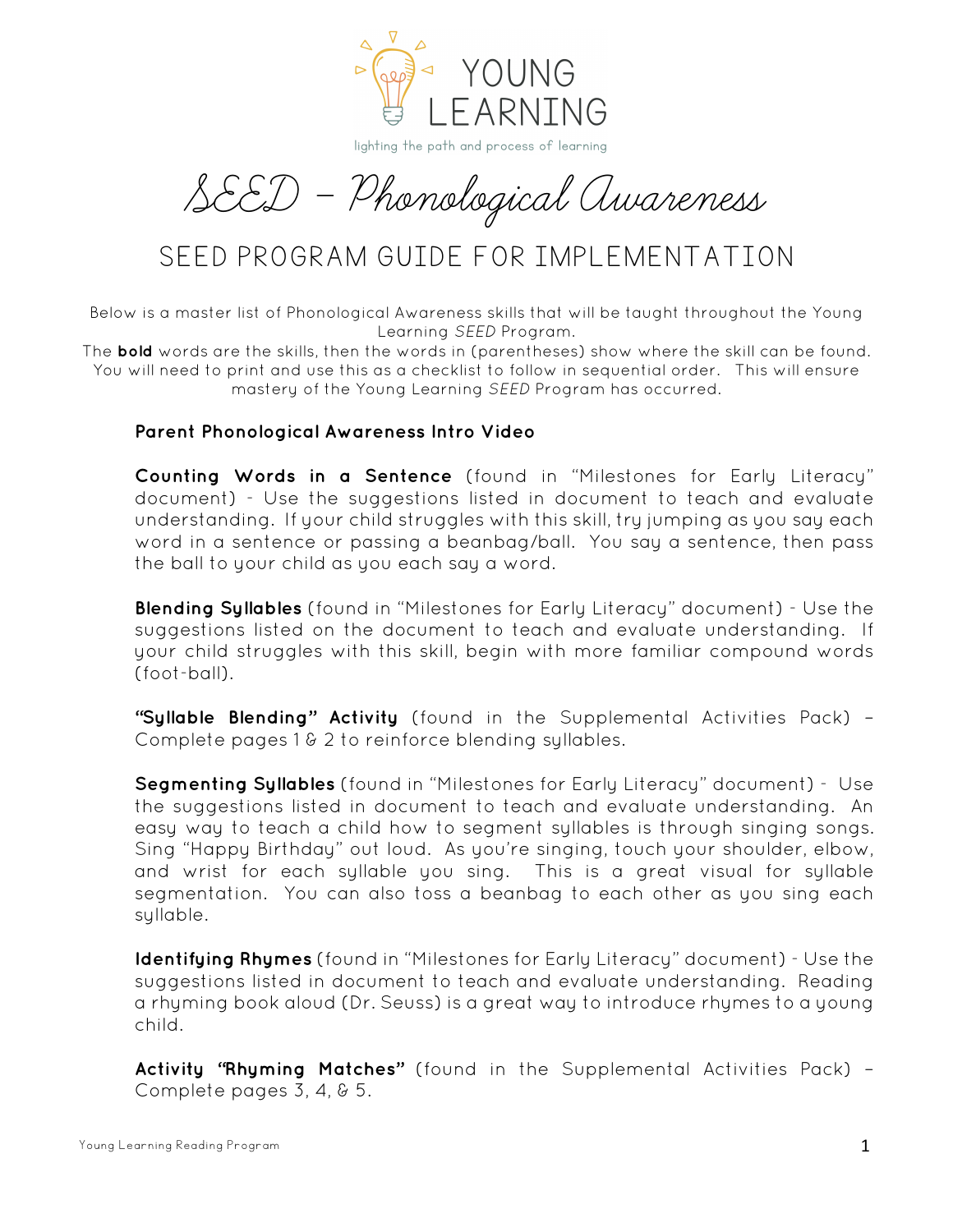**Generating Rhymes** (found in the Milestones for Early Literacy document) - Use the suggestions listed on the document to teach and evaluate understanding.

 **Activity "Find My Rhyme"** (found in the Supplemental Activities pack) – Complete pages 6, 7, & 8 by placing a bingo chip, Cheerio, Lego, etc. onto the circle of the picture that rhymes.

 **Onset-Rime Blending** (found in "Milestones for Early Literacy" document) - Use the suggestions listed on the document to teach and evaluate understanding. Another game to play is "I Spy" but instead of saying the name of the object you spy, you'll only say the onset slowly, then the rime.

 **Activity "Beginning Sounds"** (found in the S.A.P. = Supplemental Activities pack) – Complete pages 9, 10, & 11 to reinforce beginning sound awareness.

 **\*Phoneme Segmentation** (found in "Milestones for Early Literacy" document) - \*This skill is taught in our Phonological Awareness video lessons. You do not need to evaluate this skill until *after* your child has completed all video lessons.

### Watch Video Lesson 1 (segmenting 2 sound words)

Additional Practice: *After* Video Lesson 1 has been completed, the following words can be practiced by stretching out, then breaking down into individual sounds using tiles: **av, iz, osh, ut, ag, ub, id**

**Activity "What's the Sound?"** (S.A.P.) – Complete pages 12 & 13.

### **Watch Video Lesson 2** (segmenting C.V. and V.C. words)

Additional Practice: *After* Video Lesson 2 has been completed, the following words can be practiced by stretching out, then breaking down into individual sounds using tiles: **mi, fo, shu, la, ki, pa, do**

**Activity "Match or No Match"** (S.A.P.) – Complete pages 14 & 15.

### **Watch Video Lesson 3** (segmenting C.V. and V.C. words, then changing the beginning sound and blending back together)

Additional Practice: *After* Video Lesson 3 has been completed, the following words can be practiced by stretching out, segmenting, then blending back together after an adult has changed a sound:

**ith** (change the i to a) **ath ma** (change the m to z) **za oj** (change the o to e) **ej ti** (change the t to p) **pi** 

**Activity "Sound Match"** (S.A.P.) – Complete pages 16 & 17.

### **Watch Video Lesson 4** (segmenting 3 sounds)

Additional Practice: *After* Video Lesson 4 has been completed, the following words can be practiced by stretching out, then segmenting into sounds: **mov, shif, lim, shig, lop, pab, dap, thod**

**Activity "Beginning Sound Search"** (S.A.P.) – Complete pages 18 & 19.

 **Watch Video Lesson 5** (segmenting 3 sounds, changing a sound, then deleting sounds)